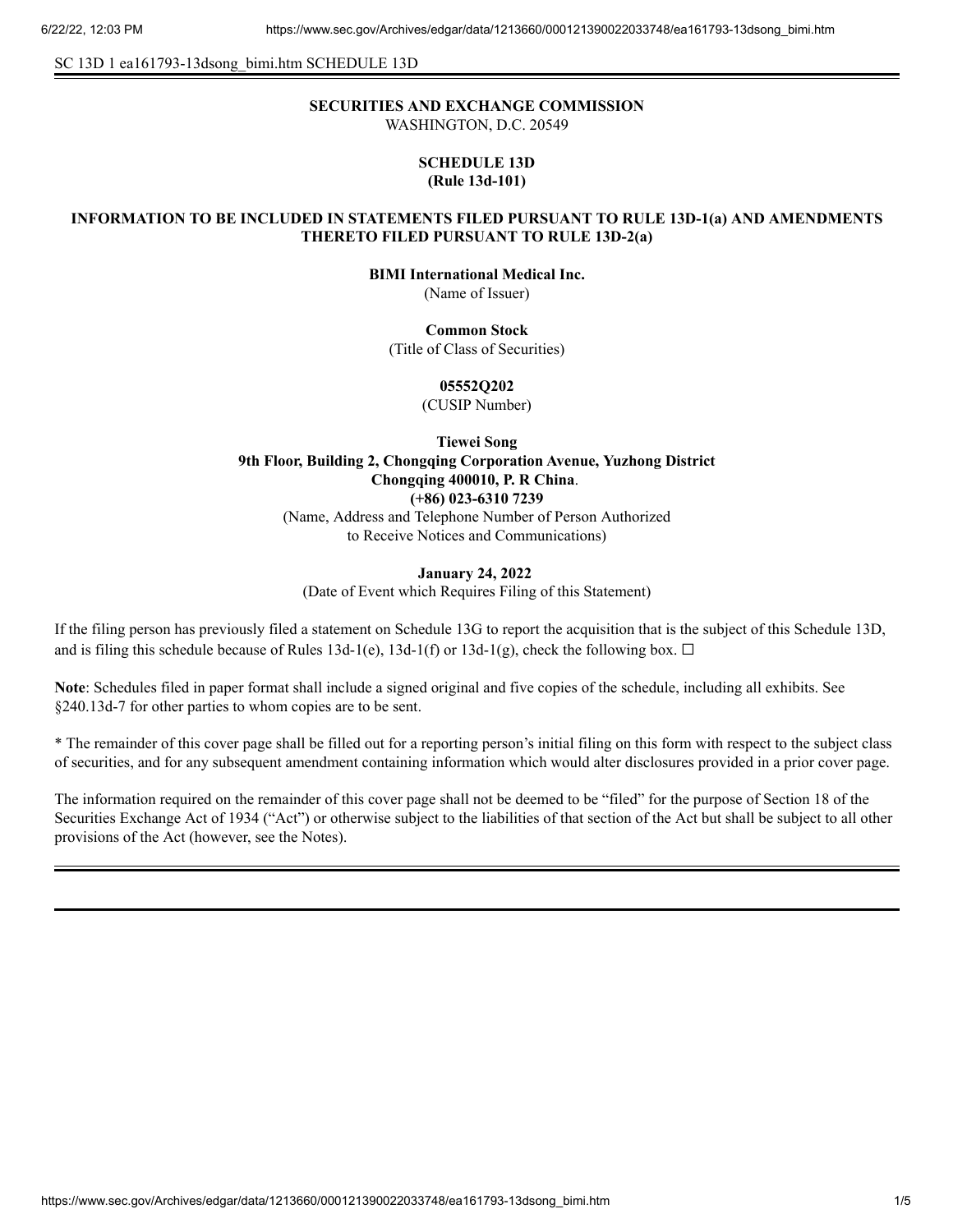#### CUSIP NO.: 05552Q202

1) NAME OF REPORTING PERSON

Tiewei Song

- 2) CHECK THE APPROPRIATE BOX IF A MEMBER OF A GROUP
	- $(a)$   $\square$
	- $(b)$   $\square$
- 3) SEC Use Only
- 4) SOURCE OF FUNDS

OO

- 5) CHECK BOX IF DISCLOSURE OF LEGAL PROCEEDINGS IS REQUIRED PURSUANT TO ITEMS 2(d) OR 2(e)  $\Box$
- 6) CITIZENSHIP OR PLACE OF ORGANIZATION

People's Republic of China

|                     | 7) | <b>SOLE VOTING POWER</b>      | 1,000,000 |
|---------------------|----|-------------------------------|-----------|
| <b>NUMBER OF</b>    |    |                               |           |
| <b>SHARES</b>       | 8) | <b>SHARED VOTING POWER</b>    | $-0-$     |
| <b>BENEFICIALLY</b> |    |                               |           |
| <b>OWNED BY</b>     | 9) | <b>SOLE DISPOSITIVE POWER</b> | 1.000.000 |
| <b>EACH</b>         |    |                               |           |
| <b>REPORTING</b>    |    | 10) SHARED DISPOSITIVE POWER  | $-()$     |
| PERSON WITH         |    |                               |           |

11) AGGREGATE AMOUNT BENEFICIALLY OWNED BY EACH REPORTING PERSON

1,000,000

- 12) CHECK BOX IF THE AGGREGATE AMOUNT IN ROW (11) EXCLUDES CERTAIN SHARES  $\Box$
- 13) PERCENT OF CLASS REPRESENTED BY AMOUNT IN ROW (11)

 $6.63\%$ <sup>1</sup>

14) TYPE OF REPORTING PERSON

IN

<sup>(1)</sup> Calculated based on 15,079,887 shares of Common Stock issued and outstanding as of June 20, 2022.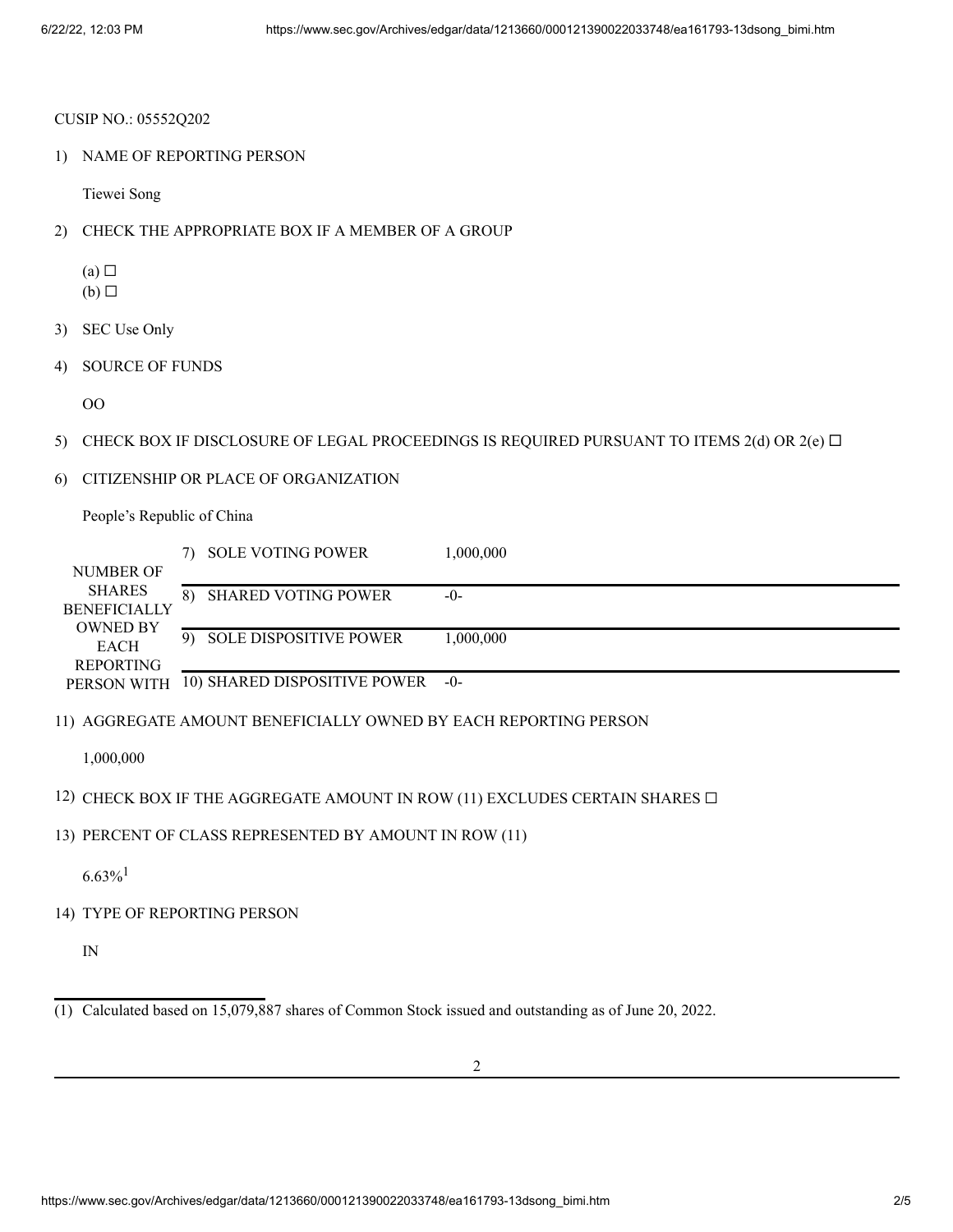## **ITEM 1. SECURITY AND ISSUER.**

This Statement on Schedule 13D (the "Schedule 13D") relates to the Common Stock, par value \$.001 per share (the "Common Stock"), of BIMI International Medical Inc., a Delaware Corporation (the "Issuer"). The Issuer's principal executive offices are located at 9th Floor, Building 2, Chongqing Corporation Avenue, Yuzhong District, Chongqing 400010, P. R China.

## **ITEM 2. IDENTITY AND BACKGROUND.**

(a) This Schedule 13D is being filed by Mr. Tiewei Song ("Mr. Song").

(b) Mr. Song's business address is 9th Floor, Building 2, Chongqing Corporation Avenue, Yuzhong District, Chongqing 400010, P. R China.

(c) Mr. Song is an entrepreneur. His principal business is CEO of the Issuer (since October 2019). From December 2012 to October 2019, Mr. Song served as both the president and director of Shenyang Langzi Investment Management Co., Ltd., an asset management consulting firm. From July 2008 to July 2013, Mr. Song was the chief representative of German Varengold Bank in China. From October 1999 to May 2008, Mr. Song was the executive director and president of Liaoning Jiachang Group, a consulting firm. He also serves as a director of BIQI International Holdings Corp. Mr. Song graduated from Peking University with bachelor's and master's degrees in mathematics.

(d) During the past five years, Mr. Song has not been convicted in a criminal proceeding (excluding traffic violations or similar misdemeanors).

(e) During the past five years, Mr. Song has not been a party to a civil proceeding of a judicial or administrative body of competent jurisdiction, and as a result of such a proceeding, was or is subject to a judgment, decree or final order enjoining future violations of, or prohibiting or mandating activities subject to, federal or state securities laws or finding any violation with respect to such laws.

(f) Mr. Song is a citizen of P.R. China.

## **ITEM 3. SOURCE AND AMOUNT OF FUNDS AND OTHER CONSIDERATION.**

The securities were granted as part of Mr. Song's compensation in his role as CEO.

## **ITEM 4. PURPOSE OF TRANSACTION.**

The Reporting Person acquired the securities reported herein as part of his compensation for serving as an officer and/or director of the Issuer. The Reporting Person intends to evaluate his holdings in the Issuer on a continual basis. In the future, he may acquire additional shares of Common Stock or other securities of the Issuer. In addition, he may dispose of any or all securities of the Issuer in any manner permitted by applicable securities laws, including, without limitation, pursuant to Rule 10b5-1 trading plans. Such decisions will be based on a number of factors, including, without limitation, market conditions, the price at which such shares can be purchased or sold, and the Reporting Person's personal finances. Also, as a continuing director of the Issuer, the Reporting Person may receive future equity awards from the Issuer in accordance with the Issuer's director compensation program as in effect from time to time.

As a director and Chief Executive Officer of the Issuer, the Reporting Person is involved in the oversight of management of the Issuer and setting policy for the Issuer, and he participates with the Board of Directors in the consideration of, and taking action on, significant corporate events involving the Issuer. As a result, from time to time he may consider proposals that relate to or would result in the matters listed in Items 4(a)-(j) of Schedule 13D. Except as otherwise described herein, the Reporting Person has no plan or proposal with respect to the Issuer in his capacity as a shareholder which relates to or would result in any of the matters listed in Items 4(a)-(j) of Schedule 13D. The Reporting Person reserves the right to determine in the future whether to change the purpose or purposes described above or whether to adopt plans or proposals of the type referenced above.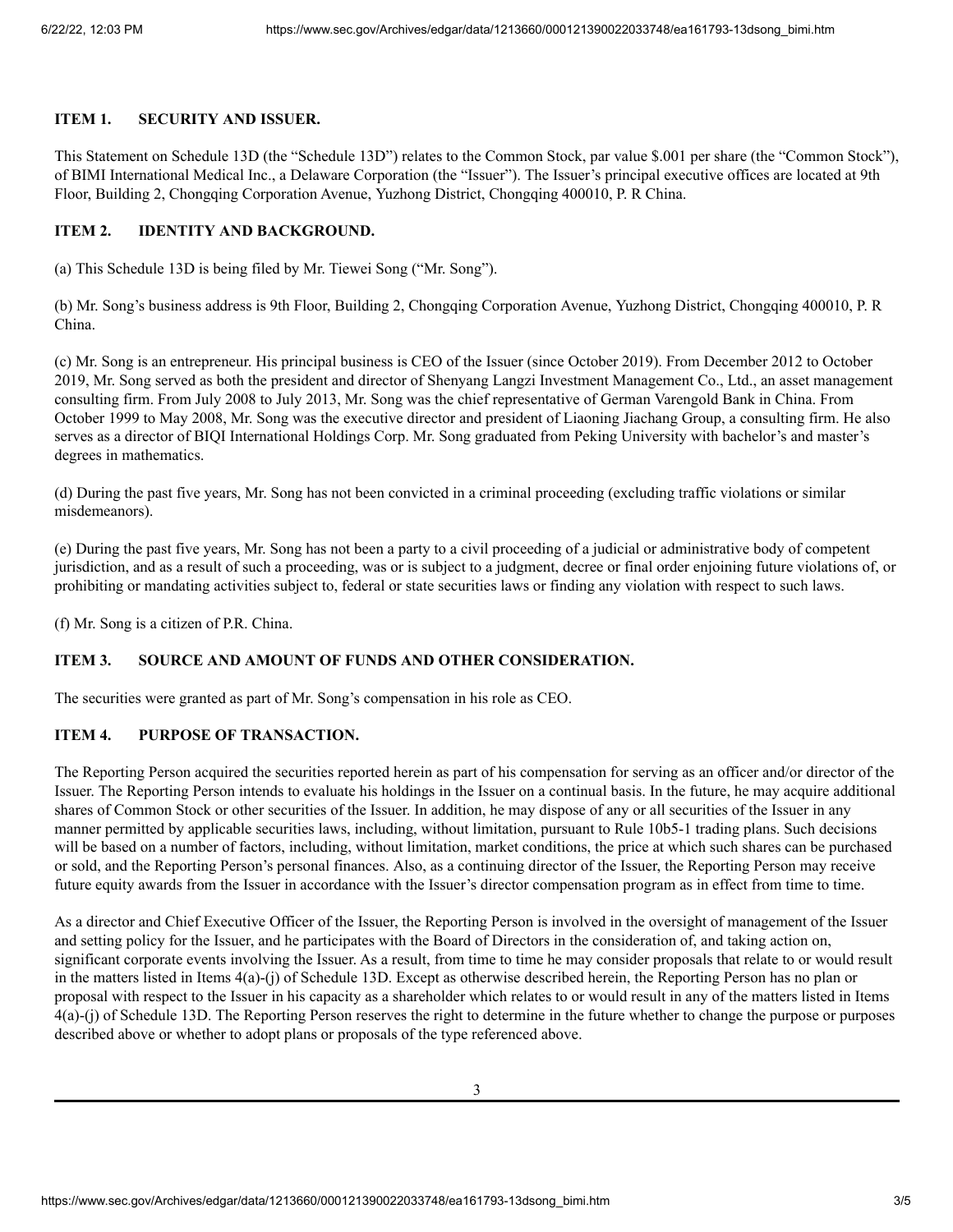### **ITEM 5. INTEREST IN SECURITIES OF THE ISSUER**

(a) As of June 20, 2022, Mr. Song may be deemed to have beneficial ownership of the aggregate 1,000,000 shares of the Issuer's Common Stock, or approximately 6.63% of the Issuer's total shares of Common Stock outstanding. The foregoing percentage is calculated based on 15,079,887 shares of Common Stock issued and outstanding.

(b) Mr. Song has the sole power to vote and to dispose of 1,000,000 shares of Common Stock.

(c) As June 20, 2022, and within the sixty-day period prior thereto, no transactions involving the Issuer's Common Stock had been engaged in by Mr. Song other than as disclosed herein.

(d) Other than Mr. Song, no other person is known to have the right to receive or the power to direct the receipt of dividends from, or the proceeds from the sale of, the Issuer's shares of Common Stock covered by this Schedule 13D.

(e) Not applicable.

## **ITEM 6. CONTRACTS, ARRANGEMENTS UNDERSTANDINGS OR RELATIONSHIPS WITH RESPECT TO SECURITIES OF THE ISSUER.**

The Issuer entered into an employment agreement (the "Original Agreement") with Mr. Song dated October 1, 2019, under which Mr. Song agreed to serve as the Issuer's Chief Executive Officer for a term of two years commencing October 1, 2019 with base annual cash compensation of \$500,000, which amount has not been paid as yet. The Original Agreement was renewed on October 28, 2021 for one (1) year (the "Renewed Agreement"). Under the Renewed Agreement, the Issuer agreed to pay Mr. Song an annual base salary of \$1,000,000 in cash and an annual stock compensation of 1,000,000 shares of Common Stock, which are not subject to stock splits or reverse stock splits.

On June 9, 2022, the Issuer amended the employment agreement with Mr. Song (the "New Amendment"), to, among other things, allow the term of the employment agreement to automatically renew every year unless both the Issuer and Mr. Song agree not to renew in writing and to adjust the annual base salary from \$1,000,000 in cash plus 1 million shares of Common Stock to \$300,000 in cash only going forward. The New Amendment also increased the change in control severance payment to which Mr. Song is entitled from \$10,000,000 to \$20,000,000, in the event Mr. Song's employment is terminated in connection with a change of control. Mr. Song's 2021 stock consideration was not subject to stock splits or reverse stock splits per the terms of the employment agreement. In connection with the signing of the New Amendment, Mr. Song agreed to waive such privileges with respect to his shares of Common Stock in all future stock splits, reverse stock splits and similar transactions.

## **ITEM 7. MATERIAL TO BE FILED AS EXHIBITS.**

99.1 Amendment to Executive [Employment](https://www.sec.gov/Archives/edgar/data/1213660/000121390022033748/ea161793ex99-1_bimi.htm) Agreement dated June 9, 2022.

4